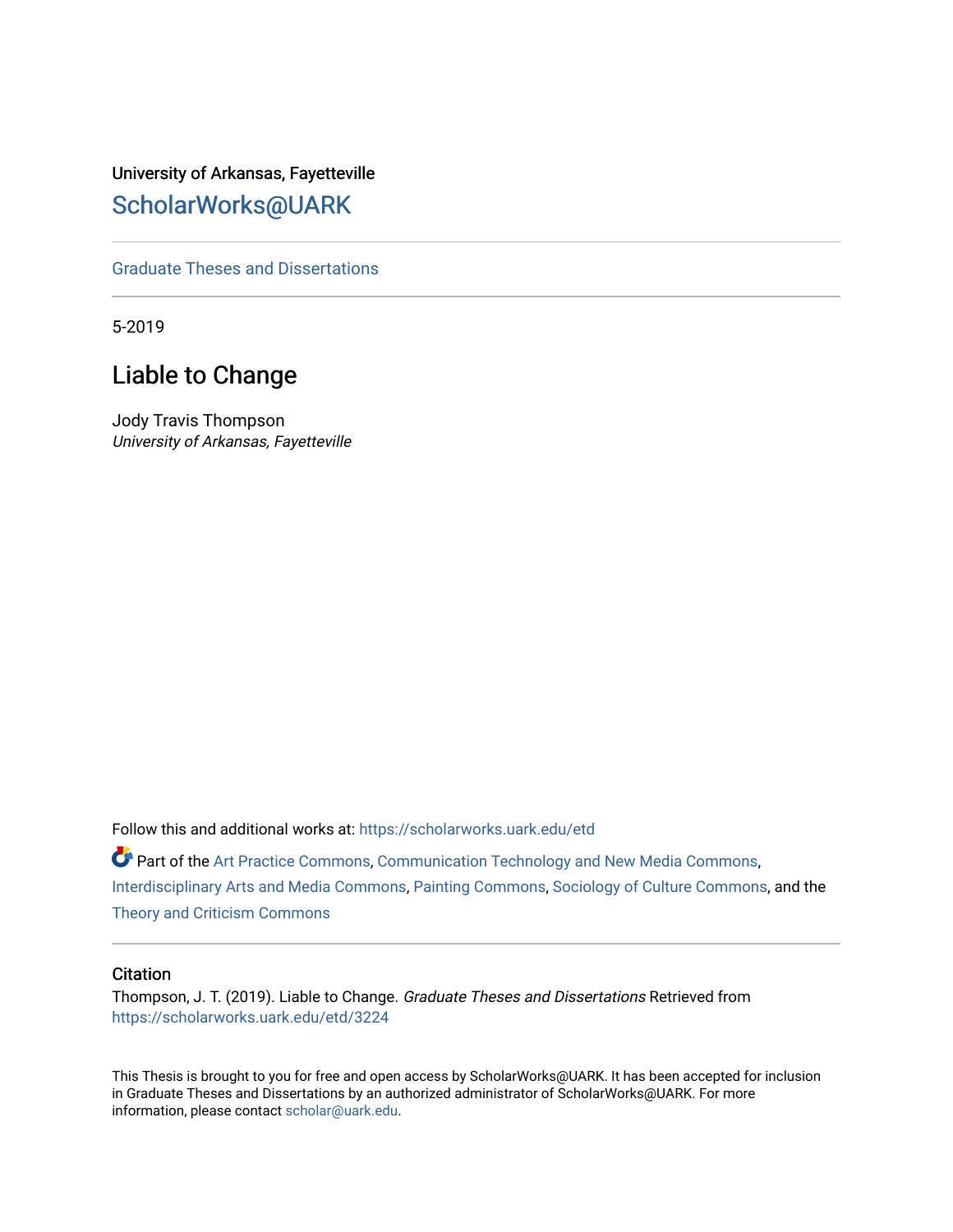Liable to Change

A thesis submitted in partial fulfillment of the requirements for the degree of Master of Fine Arts in Art

by

Jody Travis Thompson McNeese State University Bachelor of Arts in Art, 1996

## May 2019 University of Arkansas

This thesis is approved for recommendation to the Graduate Council:

Kristin Ann Musgnug, M.F.A. Thesis Director

\_\_\_\_\_\_\_\_\_\_\_\_\_\_\_\_\_\_\_\_\_\_\_\_\_\_\_\_\_\_\_\_

\_\_\_\_\_\_\_\_\_\_\_\_\_\_\_\_\_\_\_\_\_\_\_\_\_\_\_\_\_\_\_\_

\_\_\_\_\_\_\_\_\_\_\_\_\_\_\_\_\_\_\_\_\_\_\_\_\_\_\_\_\_\_\_\_

Alphonso Grant, Ph. D. Committee Member

Sam King, M.F.A Committee Member

\_\_\_\_\_\_\_\_\_\_\_\_\_\_\_\_\_\_\_\_\_\_\_\_\_\_\_\_\_\_\_\_\_\_

\_\_\_\_\_\_\_\_\_\_\_\_\_\_\_\_\_\_\_\_\_\_\_\_\_\_\_\_\_\_\_\_\_\_

Marc Ethan Mitchell, M.F.A Committee Member

Mike Maizels, Ph.D. Committee Member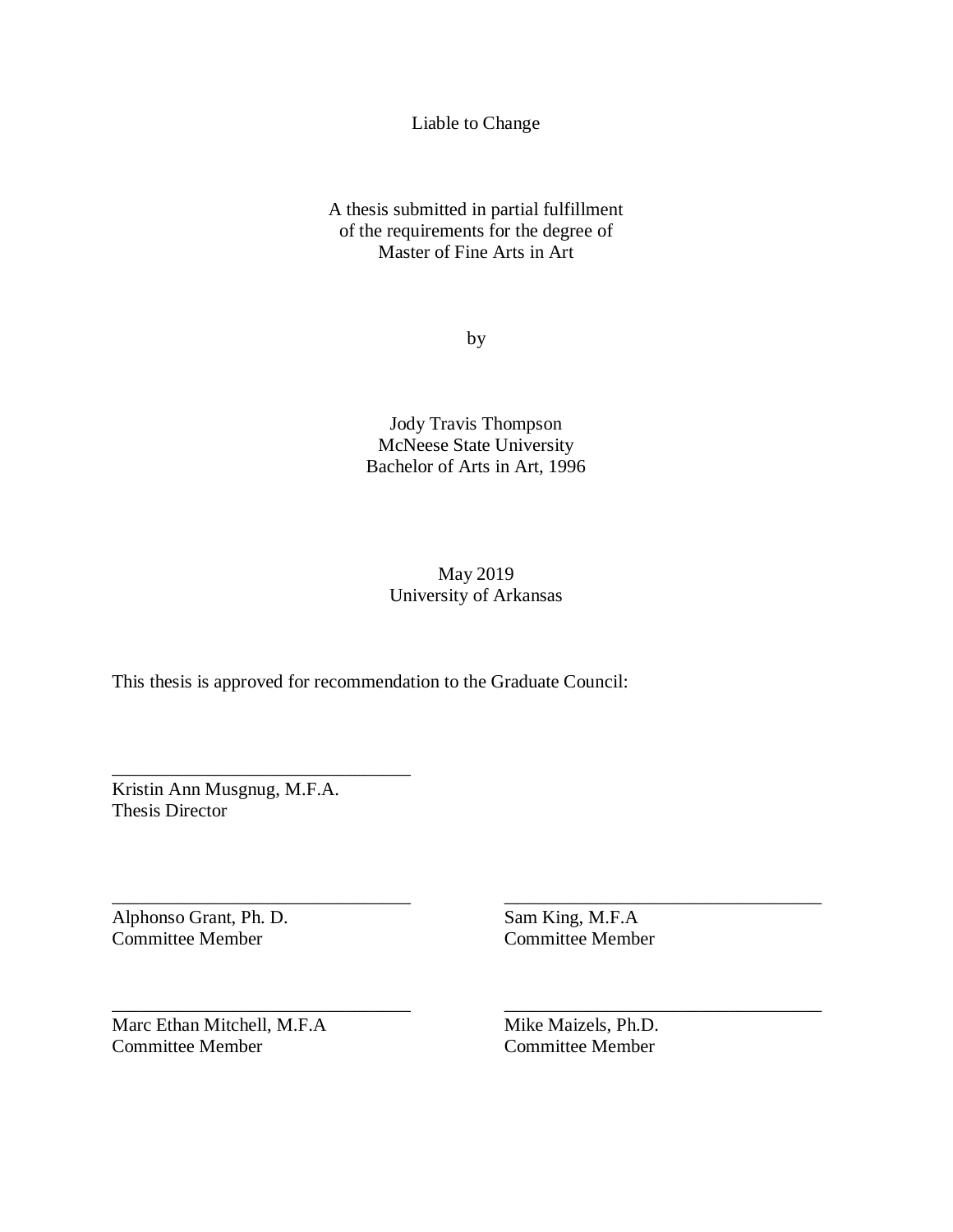#### **Abstract**

*Liable to Change* is a body of paintings in which I explore diverse approaches to the representation of visual space. Depictions of space and movement change throughout the pictures by combining various artistic conventions, such as trompe l'oeil realism and nonobjective, geometric abstraction. Oil paint, resin, beeswax, and other materials create built-up surfaces which contain the history of their making. Interaction between various finishes and light on these surfaces changes based on the viewers' proximity to the painting. Images of monkey bars, lattice, golden ratio and flower of life patterns provide a structure through which line, form, and space are represented. The disruption of logic created within these structures serves to provide multiple ways of viewing the paintings. These compositions also provide opportunities to visualize the mutability of perception and logic. Through relating my experience of thirdperson memory following a fall, proximity in space and time is shown to shift and change the perception of an event. This freedom of navigation within the picture plane can be interpreted as a metaphor of wide access to information on the internet. The ability afforded to the masses to assemble their own understanding of cultural memory is blurring the binary construction of collective memory. In this way, the basic principles of fuzzy logic provide a new perspective in visualizing issues surrounding present-day collective memory construction. Through this body of work, I am not addressing physical disruption on the surface of the canvas, as well as disruption of perception systems. My depictions of destabilized perception systems stand as a metaphor for an unstable/unregulated information hub—the internet—and the fallibility/malleability of human memory.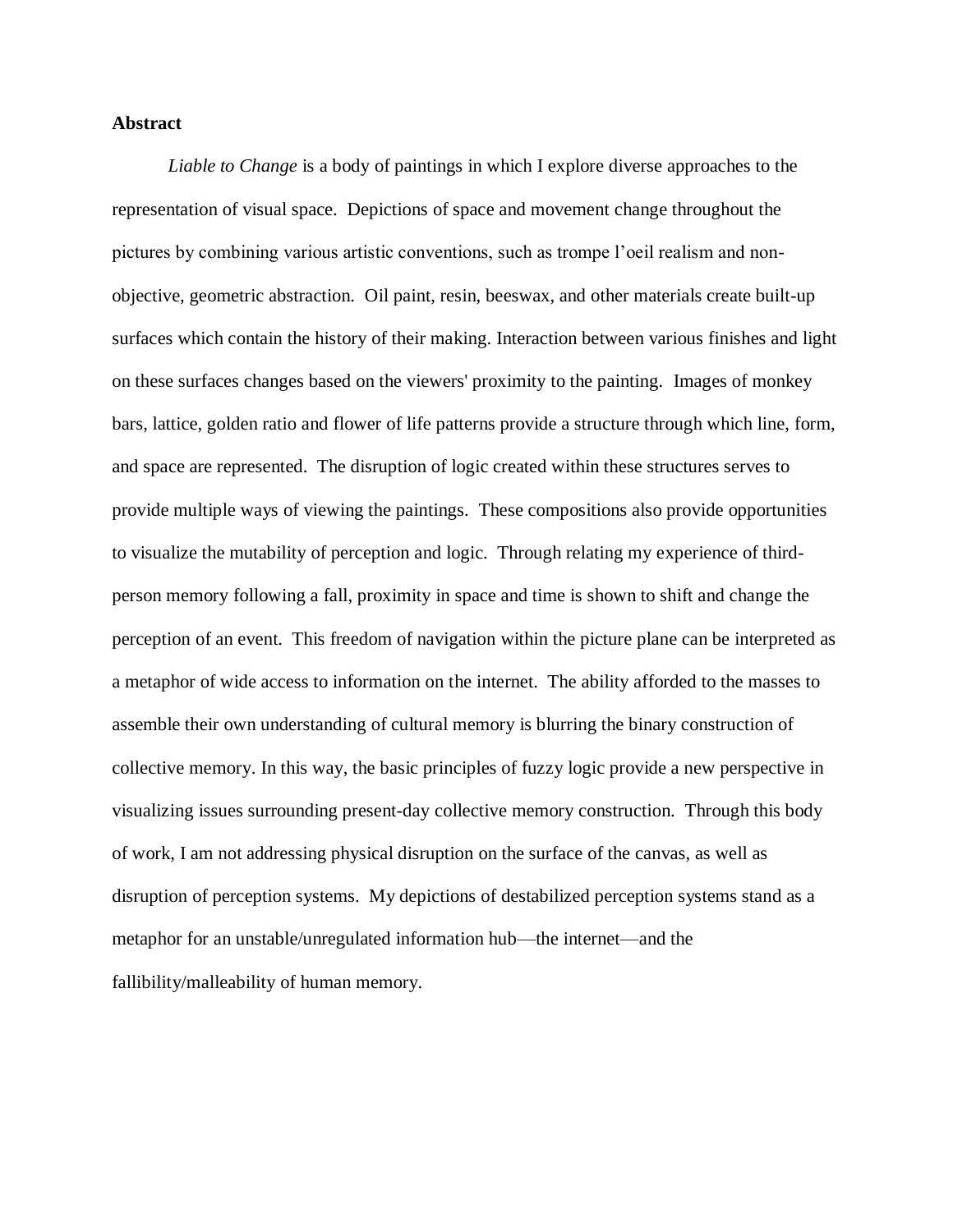## **Table of Contents**

| Introduction                                                 |                 |
|--------------------------------------------------------------|-----------------|
| Monkey Bars, Navigation, and Third Person Memory             | 3               |
| Navigation, The Internet, Collective Memory, and Specialists |                 |
| The Internet, The New Specialists, and Fuzzy Logic           | 8               |
| Conclusion                                                   | 10              |
| Bibliography                                                 | 12 <sub>1</sub> |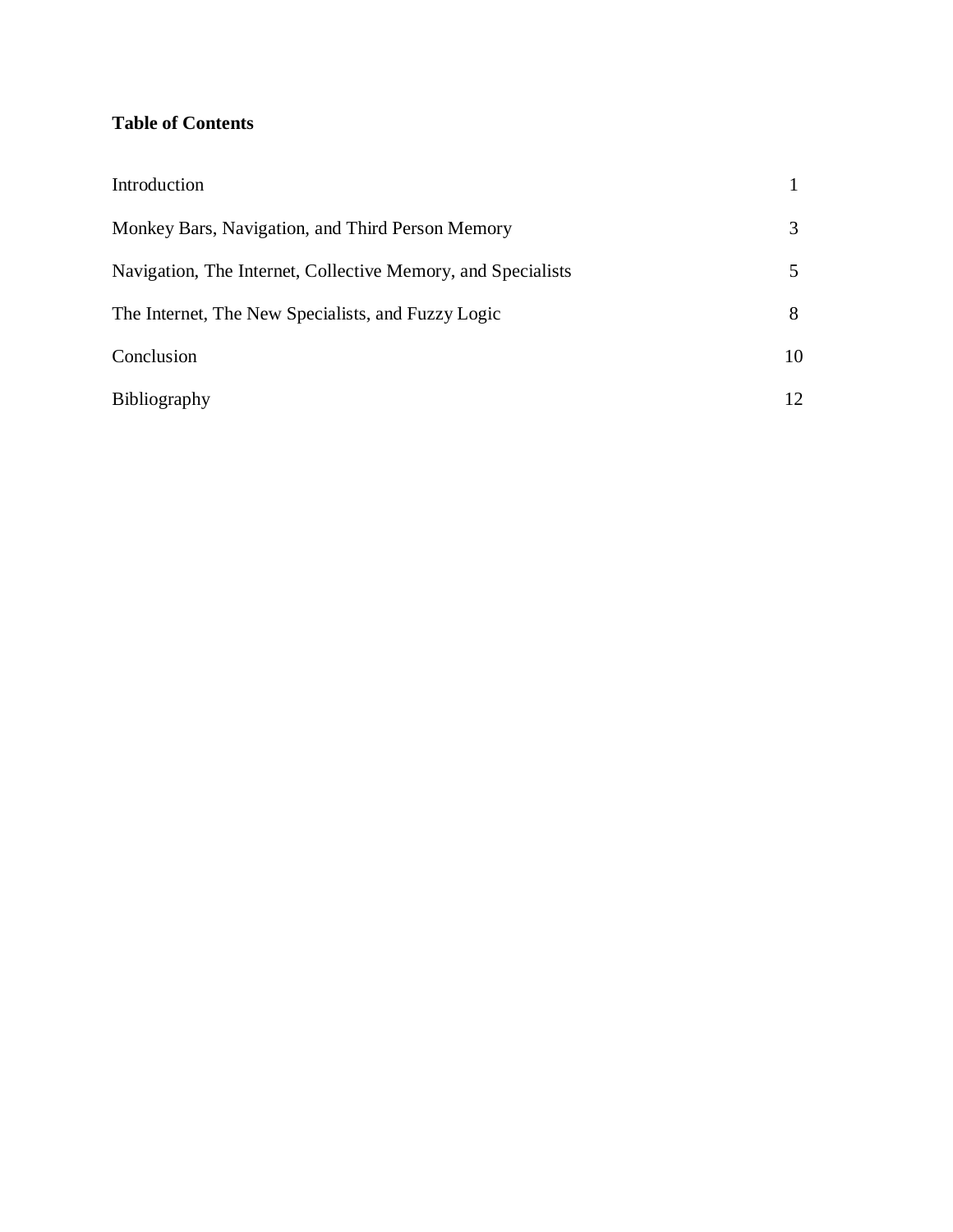#### **Introduction**

Reflections on memory and the physical mobility of space inspires this body of work. Materials used in the paintings perform the previously mentioned concepts by representing light, form, line, color, and texture. A visualization of mutability of perception, movement, and logic is the driving force behind formal decisions made in the pictures. Pictorial logic is built and disrupted through the interplay of abstraction and realism across the collective body of paintings. The combination of trompe l'oeil realism with non-objective, geometric abstraction removes the perceived authority of either extreme.

In both individual works and the body of work as a whole, there is no predetermined way of visually navigating through the pictures. This concept recapitulates the effects the internet is having on traditional construction of collective memory. Communicative and cultural memory have traditionally fulfilled distinct and separate roles in the formation of collective memory. In light of current social and cultural norms, the use of fuzzy logic theory may be beneficial in presenting a new way of viewing collective memory as a gradient rather than binary. Details associated with what we know is no longer solely dictated by elite specialists. Although we live in a moment of great informational, financial, and relational expansion, this often comes at the cost of our sense of certainty.

Before attending graduate school, my personal, dogmatic opinions dominated my studio practice. I believed oil paint was superior to all other materials, particularly in the context of painting. In my view, the inclusion of non-art materials in the making of a painting lowered the validity of the object as being a "real" painting. I confined my research and investigation to traditional Italian Renaissance methods, which further reinforced my stance. After years of consistently painting portraiture and figurative work in this manner, I began to desire a new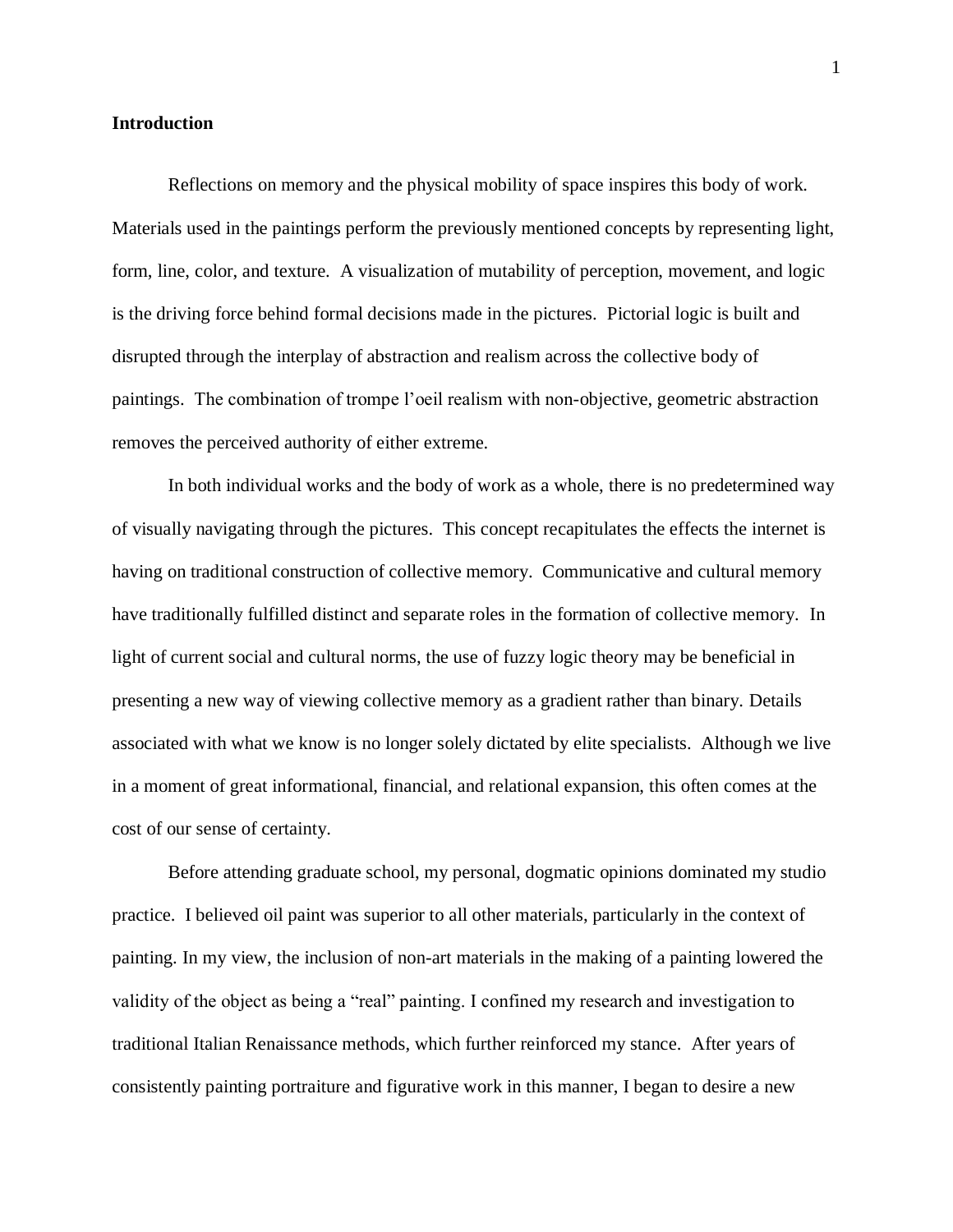experience. Alone in my studio, I attempted to paint in ways which were outside of my standard methods. Many attempts to produce different types of pictures failed. The results too closely resembled the rest of my work. It did not occur to me that I could not enlarge the scope of my practice until I expanded my narrow views of what I thought painting should be.

In the graduate school environment, I realized that in limiting the scope of my research, as well as my connection with the outside world, I had restricted my ability to develop myself as an artist. The desire to expand was by no means a refusal of my previous way of painting, but in order to evolve, I had to temporarily set aside everything I thought I knew about art, and keep an open mind. I experimented with various materials such as beeswax, resin, duct tape, and makeup, which resulted in material-driven, abstract paintings. From this experimentation, I became interested in these materials' interactions with light. I noticed that light's interactions with various finishes changed based on the proximity of my body in space around them. Also, I noticed certain materials created veils, which could hide information in one area of the surface, while revealing textures in others.

I also experimented with how I would begin a painting. Previously, I began by envisioning what the picture would look like when completed, and took the appropriate steps to achieve the desired result. In order to work against that way of making, I relegated my decisionmaking process to allowing the materials to determine the next course of action to take when painting. After a period of working in this way, I realized that I was becoming dogmatic in this approach as well. Remaining open to expanding my studio practice further, I looked for more ways to disrupt my process. I strategically contradicted my own intuition when making. I introduced projected light onto the surfaces. I mixed abstractionist and realist painting methods. Blending rendered, pictorial space with aspects of material-driven abstraction allows singular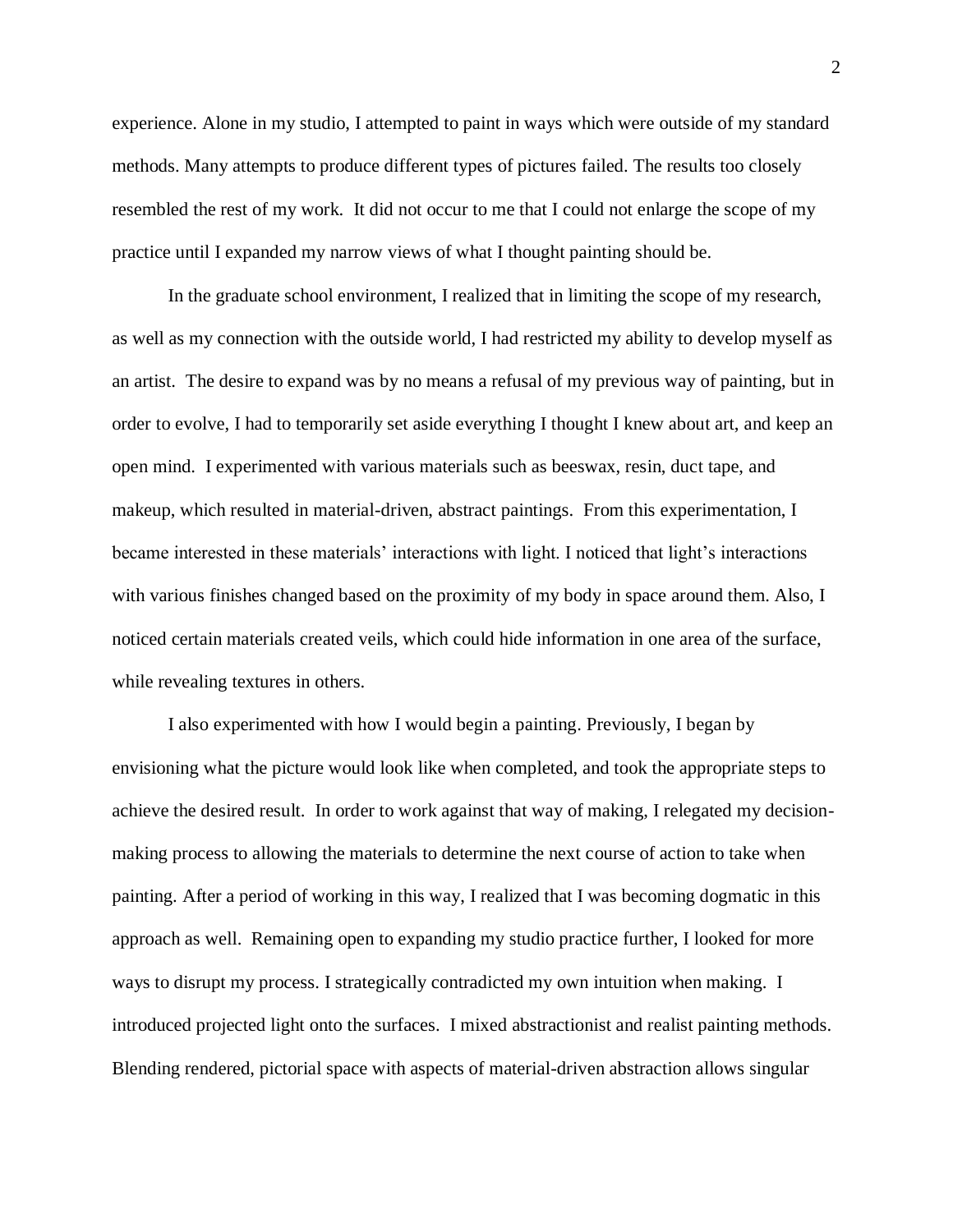paintings to operate in multiple ways. The viewer can perceive the illusion of three-dimensional space in the two-dimensional picture plane, while at the same time experiencing the interaction of real light on the surface of the canvas, which intermingles with illusory, trompe l'oeil light effects. Throughout this time, I researched perception and memory. However, the material performance of these concepts took precedence over what scholarly research was saying about them.

#### **Monkey Bars, Navigation, and Third-Person Memory**

The freedom I experienced in combining different painting agendas reminded me of the freedom of movement I experienced as a child when navigating the areas within a jungle gym. I found in a personal, childhood experience a motif that addresses the malleability of perception and memory, and which also provides a literal framework for formal invention. As a child, I would experiment with movement throughout the complex spaces created within a set of monkey bars. One of the many ways that I would move through the structure was to look down through the interior from above. At one point, I fell back through the center. The force of the impact of the bars on the way down caused me to lose consciousness. My memory of the event has expanded. I perceive this experience as three boys - myself and two friends. I recall a single moment in time from multiple points of view.

Movement of the viewer's body in space around the painting alters the perception of the painting's surface through the combination of varying degrees of finish. Techniques such as trompe l'oeil are employed to imply literal space. However, as the viewer gets closer to the surface of the painting, the materials are handled in such a way that realism changes into material abstraction. Subtle differences in finishes reflect light in various ways that are only visible when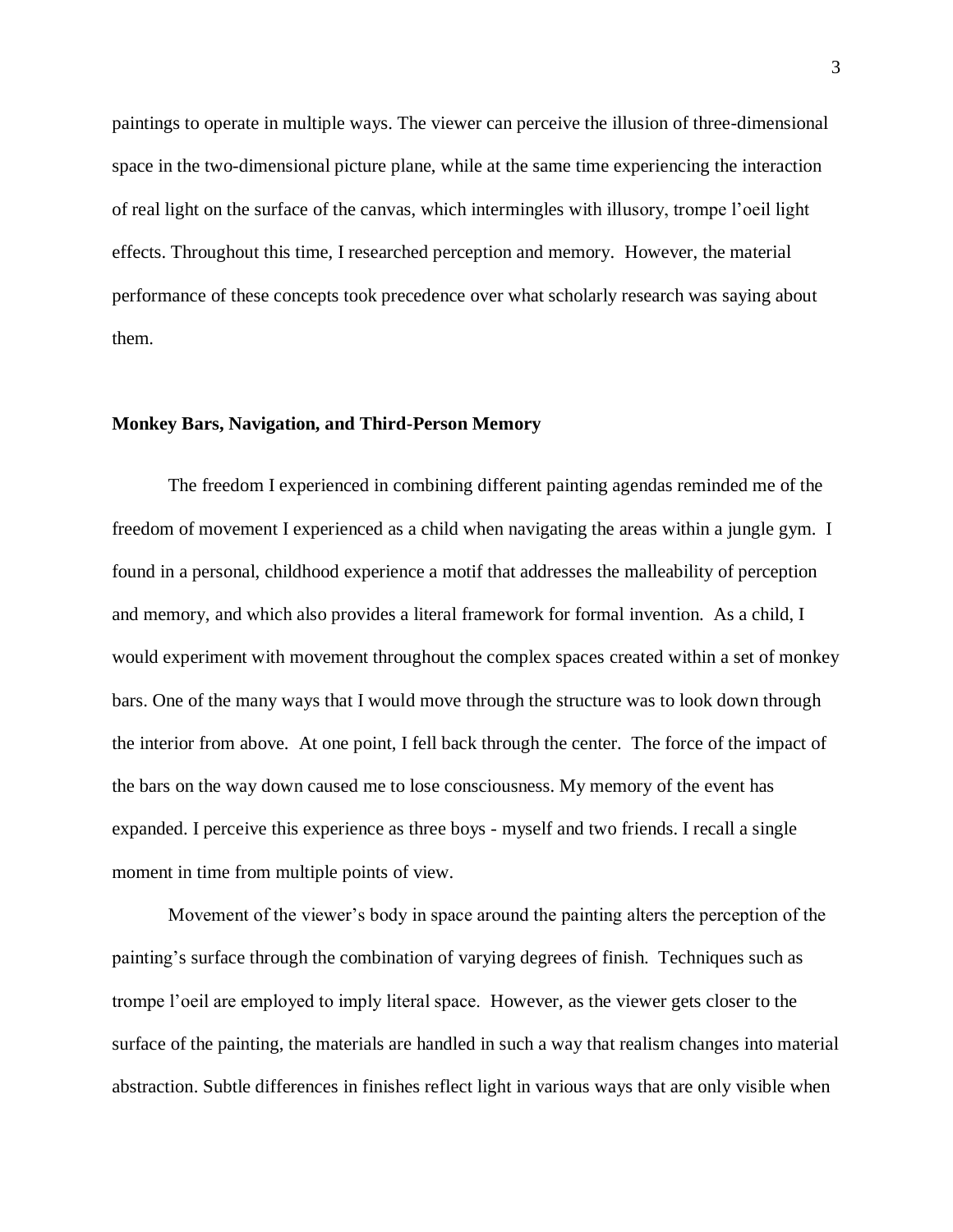observing the surface of the painting from up close. Combining these applications into a single work provides the viewer with an experience which continues to change as they move their body around the painting. Opportunities for varied experiences offer, as Sheryl Sandberg said, "the ability to forge a unique path."  $(2013)^1$ , when interacting with the work. In her book, *Lean In* (2013), Sandberg references jungle gyms as a way to explain her career path. A ladder permits only incremental, up and down motion. In a jungle gym, the range of motion is wider, and the path is not so clearly prescribed. An important aspect of expanded mobility is experienced when deciding which way to move. The performative aspects of the jungle gym and the mutability of perception as it relates to memory are evident when considering the impact schema have on navigation of both literal and metaphorical space.

My memories of the fall in the jungle gym are split into multiple points of view. Cognitive psychologist Elizabeth Loftus' (1979)<sup>2</sup> work on memory distortion and false memories shows that human memory is malleable. Third-person memories are episodic memories: events in an individual's past that are recalled and experienced from an outside point of view. A high degree of vividness is key to the perceived soundness of the memory. In his work, *Remembering: A Study in Experimental and Social Psychology* (1932)<sup>3</sup>, the British psychologist Sir Frederic Bartlett furthered the idea that memories of past experiences and events are, in effect, mental reconstructions. Bartlett concludes that instead of being direct retrieval of observations made at the time, individual practices and cultural points of view affect how memory is perceived. Bartlett found that instead of being like a photographic image which has

<sup>&</sup>lt;sup>1</sup> Sandberg, Sheryl, *Lean In: Women, Work, and the Will to Lead, 2013, Alfred A. Knopf, New York., pg. 53* <sup>2</sup> Loftus, Elizabeth F., *The Malleability of Human Memory: Information introduced after we view an incident can transform memory,* American Scientist, Vol. 67, No. 3 (May-June 1979), pp. 312-320

<sup>3</sup> Bartlett, F.C., *Remembering: A Study in Experimental and Social Psychology,* 1932, Cambridge University Press, Cambridge, UK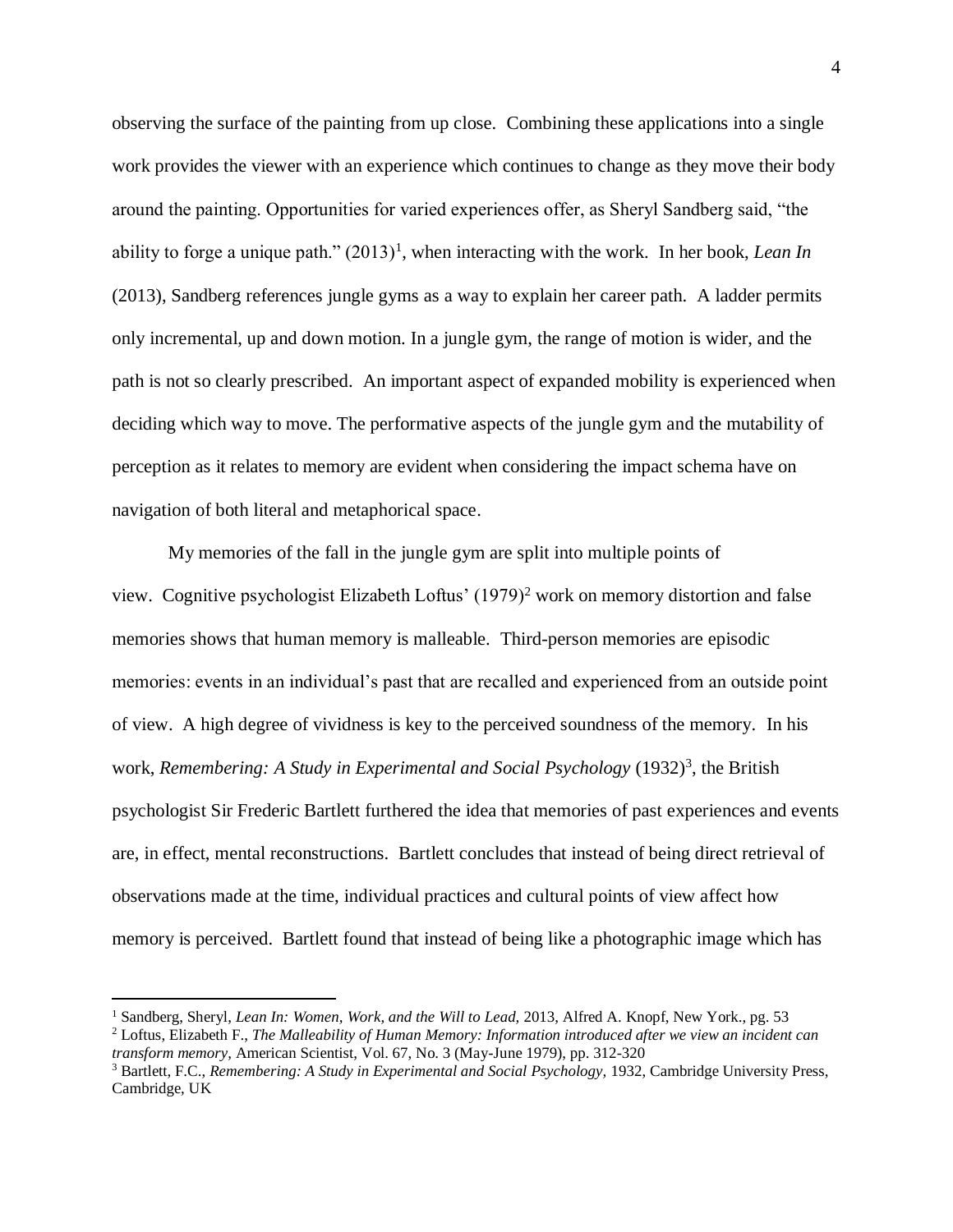been stored and retrieved, remembering relies on what he calls *schemas* to produce a perception of what happened. In the context of my paintings, the built-up surfaces of the canvas and their relationship to reflected light becomes the schema. In order to fully understand what happened, the viewer has to understand how previous layers of paint impact the refection of light. While previous layers are painted over, the texture remains and alters the reflection of light on the surface. Perception of the original appearance of previous layers is less important than the residual effects, or memory, of their structure.

#### **Navigation, The Internet, Collective Memory, and Specialists**

As illustrated in *Liable to Change*, the flexibility of navigation allows for multiple avenues of understanding. However, increased accessibility of information brings with it a need to update existing modes of understanding ourselves. Advanced technology provides increased access to a greater supply of information in a shorter amount of time. The ability to authenticate our experience is a function that social media can provide. Social media scholars, John P. Girard and JoAnn L. Girard (2011) write about this expanding access to information: "Social media allows for a hypothesis or opinion to be opened up for questioning and a conversation through comments, rather than being just a single story." (Girard & Girard, 2011, pg. 47)<sup>4</sup> The role of self-expression by the masses brings individual voices together to form one mass or whole, i.e., becoming a group of specialists. While this is helpful, it is still important to question the credibility of any assumptions. Authenticated information is necessary in order to make

<sup>4</sup> Girard, John P., Girard, JoAnn L., *Social Knowledge: Using Social Media to Know What You Know,* 2011, Information Science Reference (an imprint of IGI Global), Hershey, New York.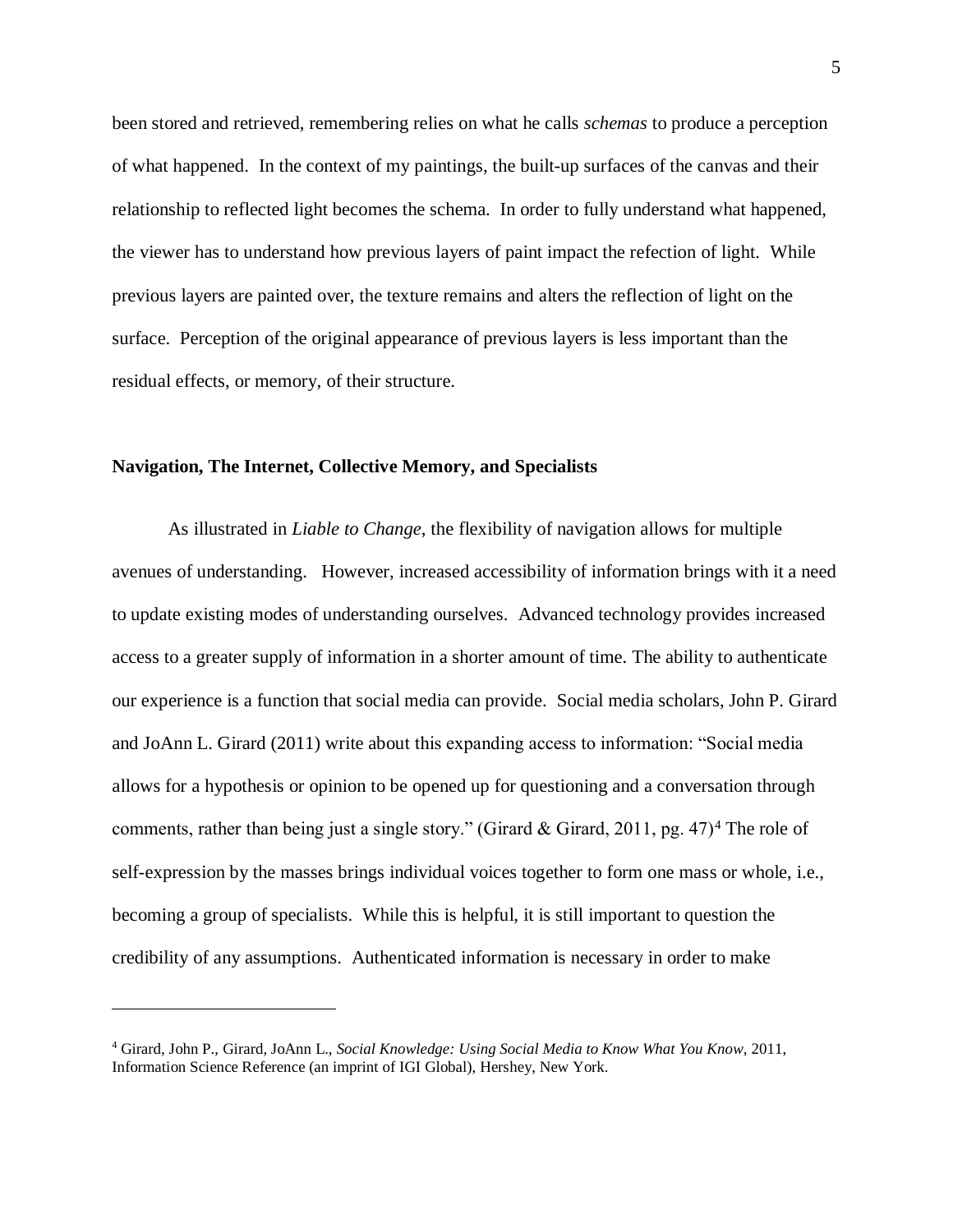informed decisions, or before discarding or adopting a viewpoint. In the world of social media, credibility stems from intentions, and it is incumbent upon the reader to verify a claim. Similarly, social interaction via the internet can result in the necessity to sift through extreme amounts of information. Through the increased ease of access of information, the internet is disrupting the traditional dynamic of communicative and cultural memory. The tension between this binary is being loosened by the ability of the internet to not just retain visual knowledge, but to overwhelm the individual with information.

The ability to access and share information by any individual with a computer device is one of the ways in which traditional structures of collective memory are disrupted. Collective memory, as advanced by the philosopher and sociologist Maurice Halbwachs (1992)<sup>5</sup>, speaks to the construction of identity by a social group through the sharing of information. This model of collective memory is composed of two distinct parts which serve distinct functions: (a) communicative memory and (b) cultural memory. Communicative memory, as opposed to cultural, is personal, and is an effect of taking in visual imagery through communication and social interaction. Day to day interaction versus long term carrying of information through tradition are examples of the different ways that communicative and cultural memory are expressed in social realms.

Whether relying on oral or written traditions, specialists play a significant role in institutional construction of cultural memory. Specialists have traditionally been viewed as highly skilled individuals in their fields such as shamans, priests, scholars, rabbis, and others.

<sup>5</sup> Halbwachs, Maurice, *On Collective Memory,* 1992, The University of Chicago Press, Chicago, The Heritage of Sociology; A series Edited by Donald N. Levine, Morris Janowitz, Founding Editor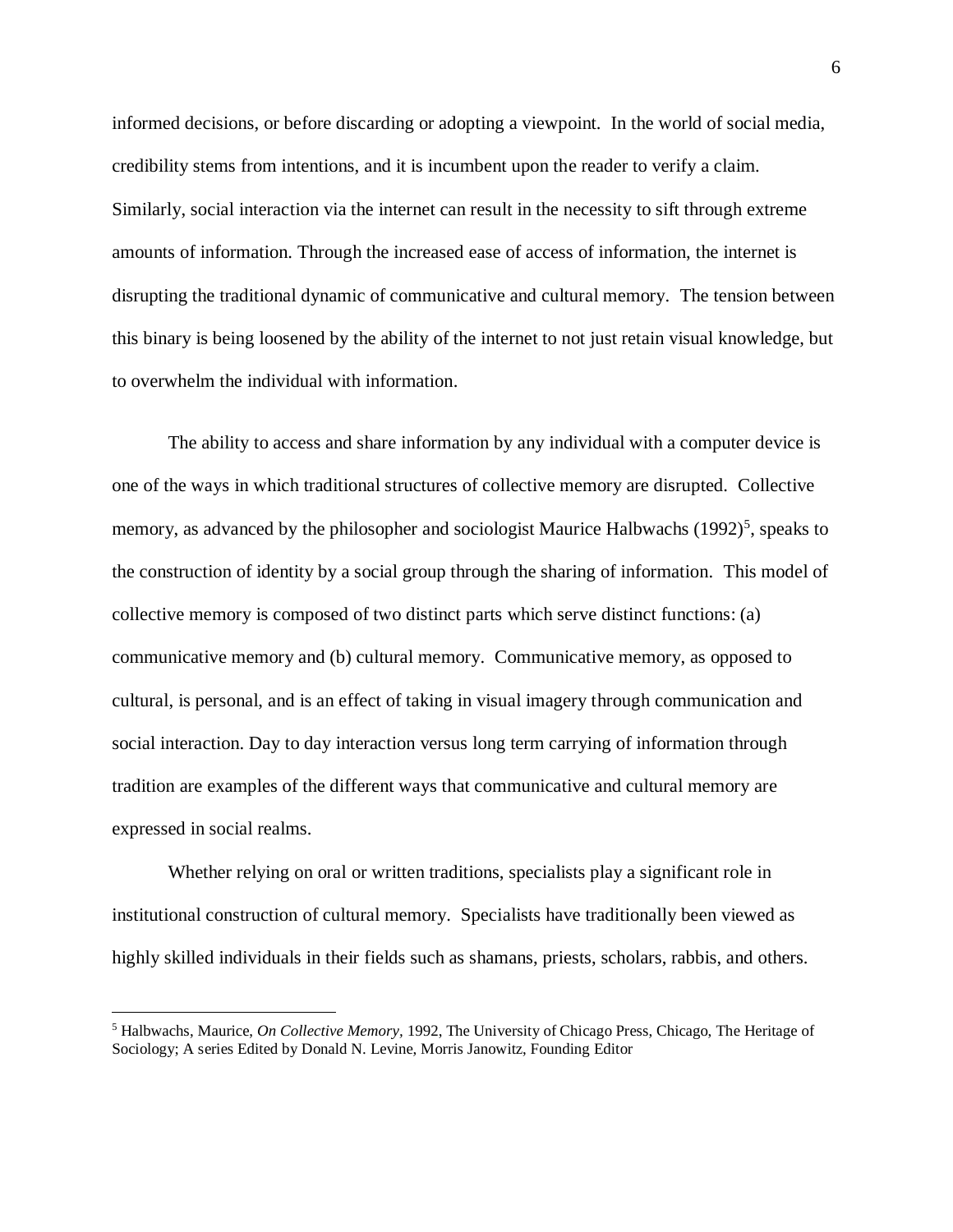The requirement for specialized individuals to carry the memory of a culture came from the need for an organized society to transmit a specific set of traditions as dictated strict scripts. In this way, the institutional character of cultural memory does not apply to communicative memory.

Communicative memory is non-institutional; is not supported by any institutions of learning, transmission, and interpretation; is not cultivated by specialists and is not summoned or celebrated on special occasions; it is not formalized and stabilized by any forms of material symbolization. Communicative memory lives in everyday interaction and communication and, for this very reason, has only a limited time depth which reaches typically no farther back than eighty years, the period of three interacting generations.  $(Assmann 2008)^6$ 

Communicative memory takes place within social settings through interaction between individuals. There are no traditional, official societies or organizations that determine how the information is to be taught, passed along, or explained. Rather than requiring qualified specialists, communicative memory develops and evolves through reciprocal exchanges of information through the interactions of individuals. This type of communication does not follow a specific format. It happens naturally in a manner which is not predetermined. The role of the specialist speaks to the tendency to categorize information in cultural memory. The result is a fixed way of looking back on or dealing with prior knowledge. In this way, specialists determine how we should understand knowledge from what is assumed to be a trusted and accurate view of the past.

<sup>6</sup> Assman, Jan, Czaplicka, John, *Collective Memory and Cultural Identity,* New German Critique, No. 65, Cultural History/Cultural Studies, (Spring—Summer, 1995), pp. 125-133, Duke University Press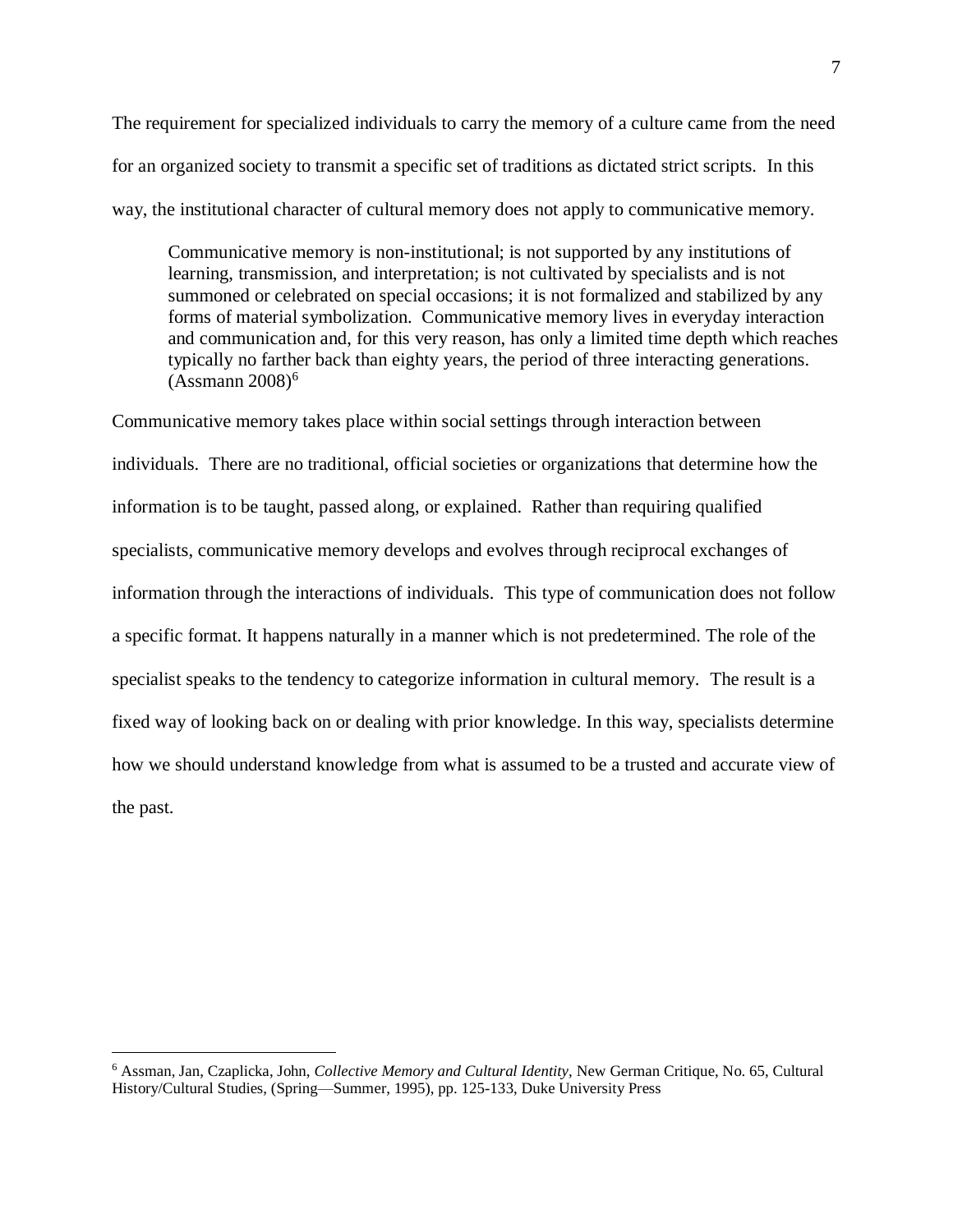#### **The Internet, The New Specialists, and Fuzzy Logic**

As demonstrated in postmodern art, the breaking of strict rules that determine use of materials in painting provides a way to visualize the lack of requirement for an elite specialist. My camouflaging of makeup as oil paint is meant to illustrate this flexibility. Similarly, the internet and social media challenge traditional models of cultural and collective memory by allowing communication between individuals to take on the role traditionally held by specialists in cultural memory. Instead of someone else determining how the masses should understand the knowledge that is accessible to them, an individual with a computer device can decide for themselves what information is essential. The ability to research or expand access to social interactions across the globe allows these individuals to construct their understanding through direct communication with others. For instance, Girard and Girard (2011) refer to bloggers as "the new masters in a modern and distributed system of learning." (Girard & Girard,  $2011$ , xxi)<sup>7</sup> They go on to say that anyone who blogs "frequently will tell you that they mix formal material with insights and indiscretions into their histories and beliefs." (Girard  $\&$  Girard,  $2011$ ,  $xxi$ <sup>8</sup> In this way, the internet provides the option of mass communication to individuals which undermines the role traditionally played by specialists.

The ability afforded to the masses to assemble an understanding of knowledge creates a fuzzy middle ground between communicative and cultural memory roles. Lines between personal revelations in traditional models of communicative memory and the lack thereof in cultural memory become blurred. Girard and Girard (2011) refer to this as a "socio-technical

<sup>7</sup> Girard, John P., Girard, JoAnn L., *Social Knowledge: Using Social Media to Know What You Know,* 2011, Information Science Reference (an imprint of IGI Global), Hershey, New York.

<sup>8</sup> Girard, John P., Girard, JoAnn L., *Social Knowledge: Using Social Media to Know What You Know,* 2011, Information Science Reference (an imprint of IGI Global), Hershey, New York.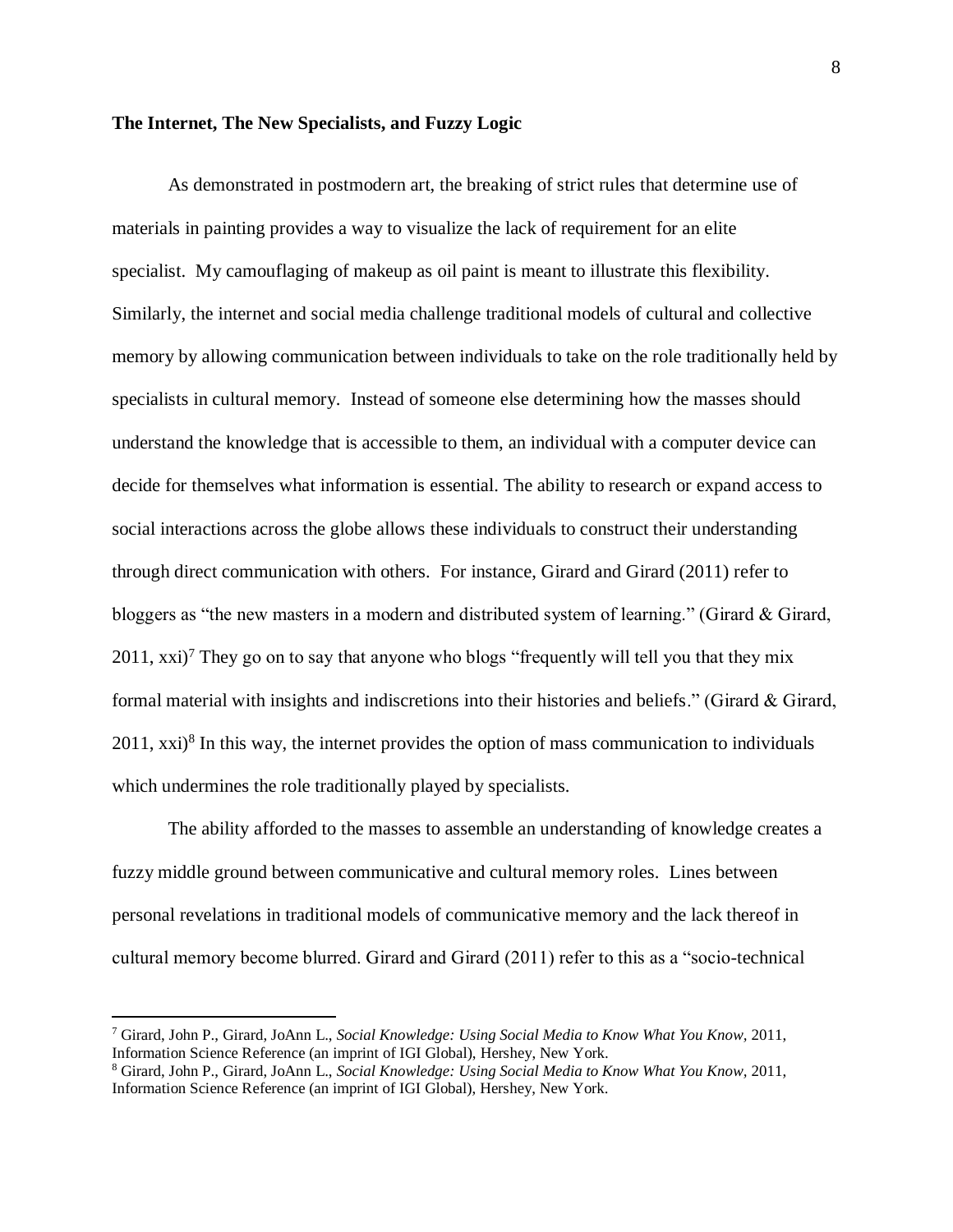system not a semantic engine" and that these "mimic the common room and the water cooler but extend over both time and space to magnify their utility a thousand-fold." Rather than knowledge and memory passing down as an unchanging tradition, individuals have access to information through "multiple applications that interact with each other seamlessly." (Girard  $\&$ Girard,  $2011$ ,  $xxi$ )<sup>9</sup> New patterns of finding information are not designed but rather come into being which opens up access to unexpected information.

While concentrating on the interaction of abstraction and realism, I wanted to make sure that I was not limiting myself by excluding their extremes. A possible way of visualizing the need to accept or support various levels of uncertainty and possibility that the internet affords would be to consider what is known as fuzzy logic theory.  $(2016)^{10}$  Dr. Lotfi Zadeh of the University of California at Berkeley was the first person to look at fuzzy logic — a way of dealing with computing that is based on different amounts of truth instead of the binary true or false. Additionally, the system of fuzzy logic in Zadeh's research looks at the application development of artificial intelligence. This system of logic addresses the relationship of natural language to artificial intelligence (natural language is any language that has evolved in a way that is not premeditated).

 Modernism is the world-view that absolute truth exists. Postmodernism is the worldview that there are no absolutes. Fuzzy logic seems to fit in the middle by acknowledging absolutes while at the same time allowing degrees of membership. This flexibility allows fuzzy

<sup>9</sup> Girard, John P., Girard, JoAnn L., *Social Knowledge: Using Social Media to Know What You Know,* 2011, Information Science Reference (an imprint of IGI Global), Hershey, New York.

<sup>10</sup> Rouse, Margaret, *Fuzzy Logic,* 2016, SearchEnterpriseAI,

 $\overline{a}$ 

https://searchenterpriseai.techtarget.com/definition/fuzzy-logic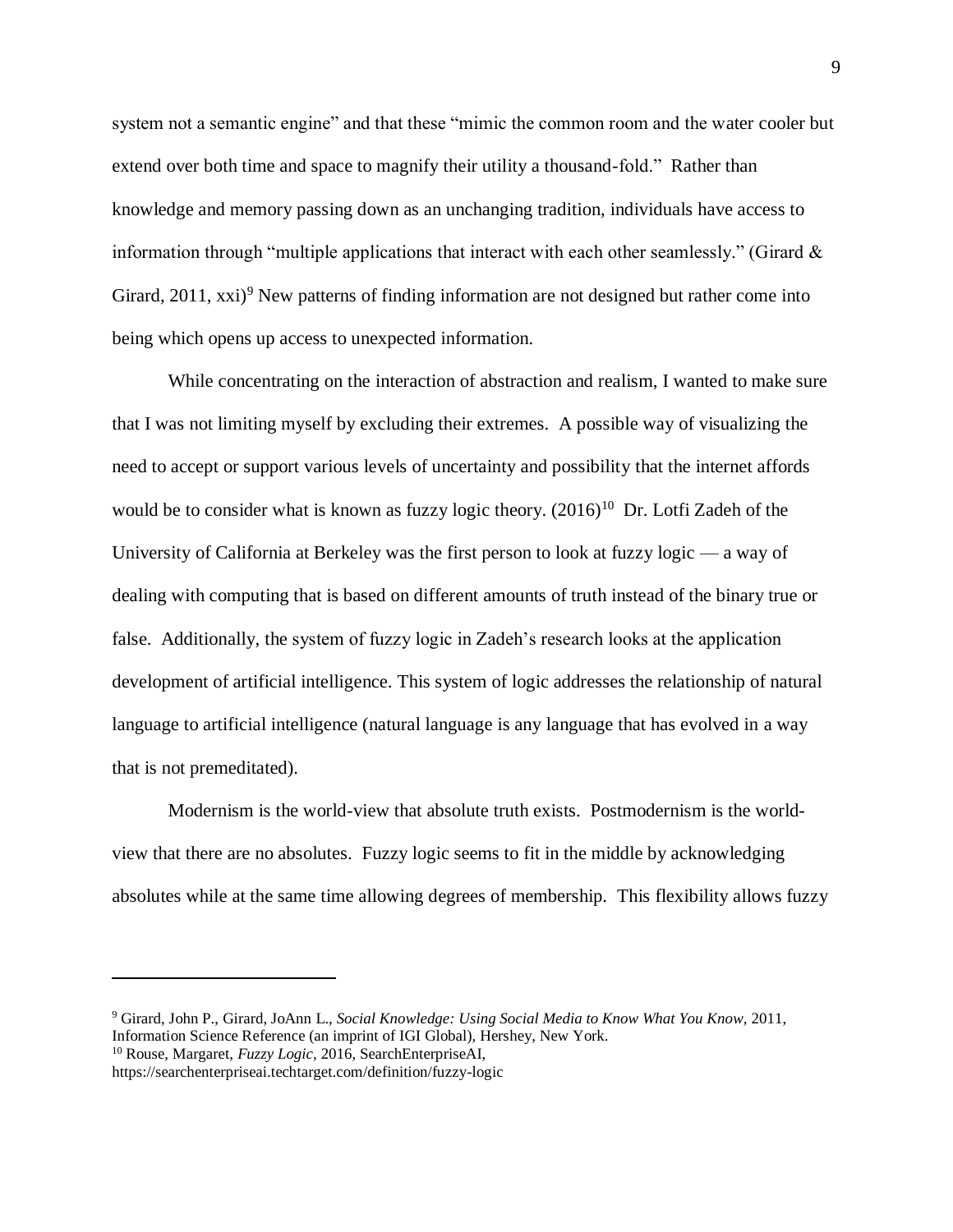logic to combat the extremes of both modernism and postmodernism, and thus prove a benefit to society in ways far beyond what is envisioned by most fuzzy logic researchers. (Simon  $2006$ )<sup>11</sup>

The basic principles of fuzzy logic provide a new perspective in understanding presentday situations that relate to collective memory and its connection to structures of logic that have many values. Instead of ultimate truth, the internet affords individuals the ability to blend information, history, and images in order to present new and distinctive ways of understanding knowledge pertinent to their experiences. When viewed through the conceptual lens of fuzzy logic theory, *Liable to Change* visualizes the idea of mutability by representing a confluence of visual logics which function ambiguously within the picture plane. In establishing a zone of possible compatibility between extremes, a tentative balance can be conjured.

#### **Conclusion**

 $\overline{a}$ 

 My desire to expand my studio practice and grow as an artist stemmed from the feeling of being confined by a limited view of what art had to be. This feeling pushed me to expand the scope of my studio practice as well as expand my world view. Through this process, I discovered the freedom not to discard extremes, but to navigate among them. The paintings included in *Liable to Change* utilize disruption as a way of continually forcing me to question my decisionmaking processes when making a picture. Embracing fluidity in how I respond to the interaction of formal design elements with the physical qualities of the materials I am using, gives me the freedom to move between two widely culturally held extremes: abstraction and realism.

<sup>&</sup>lt;sup>11</sup> Simon, Dan, Truth, American Culture, and Fuzzy Logic, Conference Paper, 2006, https://www.researchgate.net/publication/4248600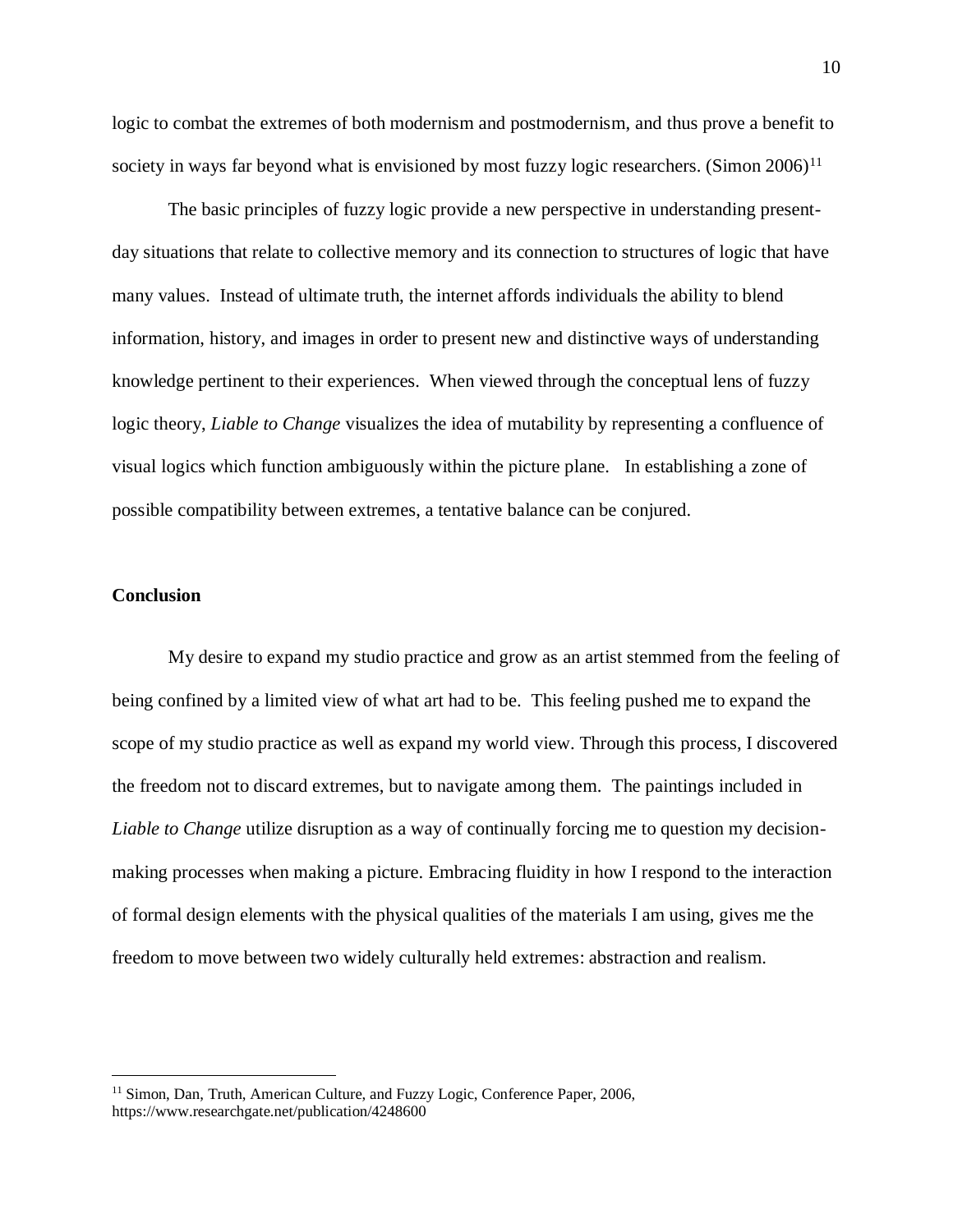By abstracting perception and memory, this work invites reflection on the effects the internet is having on the construction of collective memory. The multidirectional form of communication of the internet allows for an expanded world view rather than confining individuals to a prescribed way of viewing their culture. The ability to access and share information from anyone online is one of the ways traditional structures of collective memory is disrupted. Similarly, the internet and social media challenge conventional models of cultural and collective memory by allowing communication between individuals to take on the role traditionally held by specialists in cultural memory. The ability afforded to the masses to assemble an understanding of knowledge creates a fuzzy middle ground between communicative and cultural memory roles. The basic principles of fuzzy logic provide a new perspective in understanding present-day collective memory situations. Rather than denying the existence of a right or wrong, my goal is to move skillfully within visual and metaphorical ambiguities. This body of work attempts to reconcile myself, and perhaps the viewer, to uncertainty.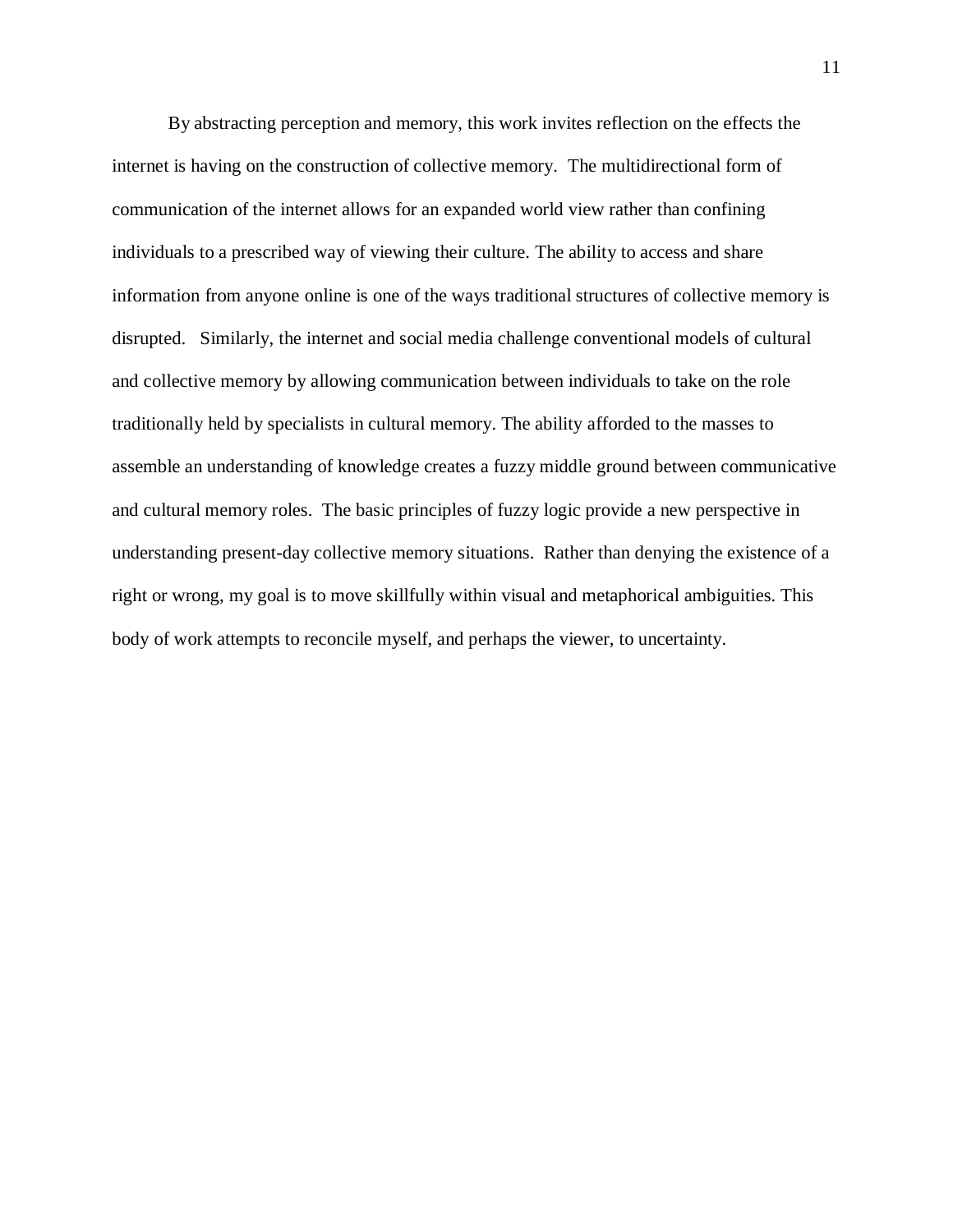### **Bibliography**

Assman, Jan, Czaplicka, John, Collective Memory and Cultural Identity, New German Critique, No. 65, Cultural History/Cultural Studies, (Spring—Summer, 1995), pp. 125-133, Duke University Press, https://www.jstor.org/stable/488538

Bartlett, F.C., Remembering: A Study in Experimental and Social Psychology, 1932, Cambridge University Press, Cambridge, UK

Dan, Truth, American Culture, and Fuzzy Logic, Conference Paper, 2006, https://www.researchgate.net/publication/4248600 Urbaiak, Jakub, Religion as memJames, Clive, Cultural Amnesia: Necessary Memories from History and the Arts, 2007, W. W. Norton & Company, New York, London.

Darnton, Robert; Ferriero, David S.; Scardino, Marjorie M., Sagan, Paul; Lane, Neal, Technology and Culture, Bulletin of the American Academy of Arts and Sciences, Vol. 64, No. 2 (WINTER 2011), pp. 22-31, American Academy of Arts & Sciences, https://www.jstor.org/stable/41149342

Eriksen, Thomas Hylland, Overheating, Chapter Title: Information Overload, 2016, Pluto Press, www.jstor.org/stable/j.ctt1cc2mxj.11

Erll, Astrid, Nünning, Ansgar, Cultural Memory Studies: An International and Interdisciplinary Handbook, 2008, pp. 109-118, Berlin, New York,

Girard, John P., Girard, JoAnn L., Social Knowledge: Using Social Media to Know What You Know, 2011, Information Science Reference (an imprint of IGI Global), Hershey, New York.

Greaney, Patrick, Estranging Memory in Ilse Aichinger, The German Quarterly, Vol. 80, No. 1 (Winter, 2007), pp. 42-58, www.jstor.org/stable/27676021

Halbwachs, Maurice, On Collective Memory, 1992, The University of Chicago Press, Chicago, The Heritage of Sociology; A series Edited by Donald N. Levine, Morris Janowitz, Founding Editor

Hervieu-Léger, Religion as a Chain of Memory, 2000, Rutgers University Press, New Brunswick, New Jersey

Loftus, Elizabeth F., The Malleability of Human Memory: Information introduced after we view an incident can transform memory, American Scientist, Vol. 67, No. 3 (May-June 1979), pp. 312-320, Sigma Xi, The Scientific Research Honor Society, https://www.jstor.org/stable/27849223